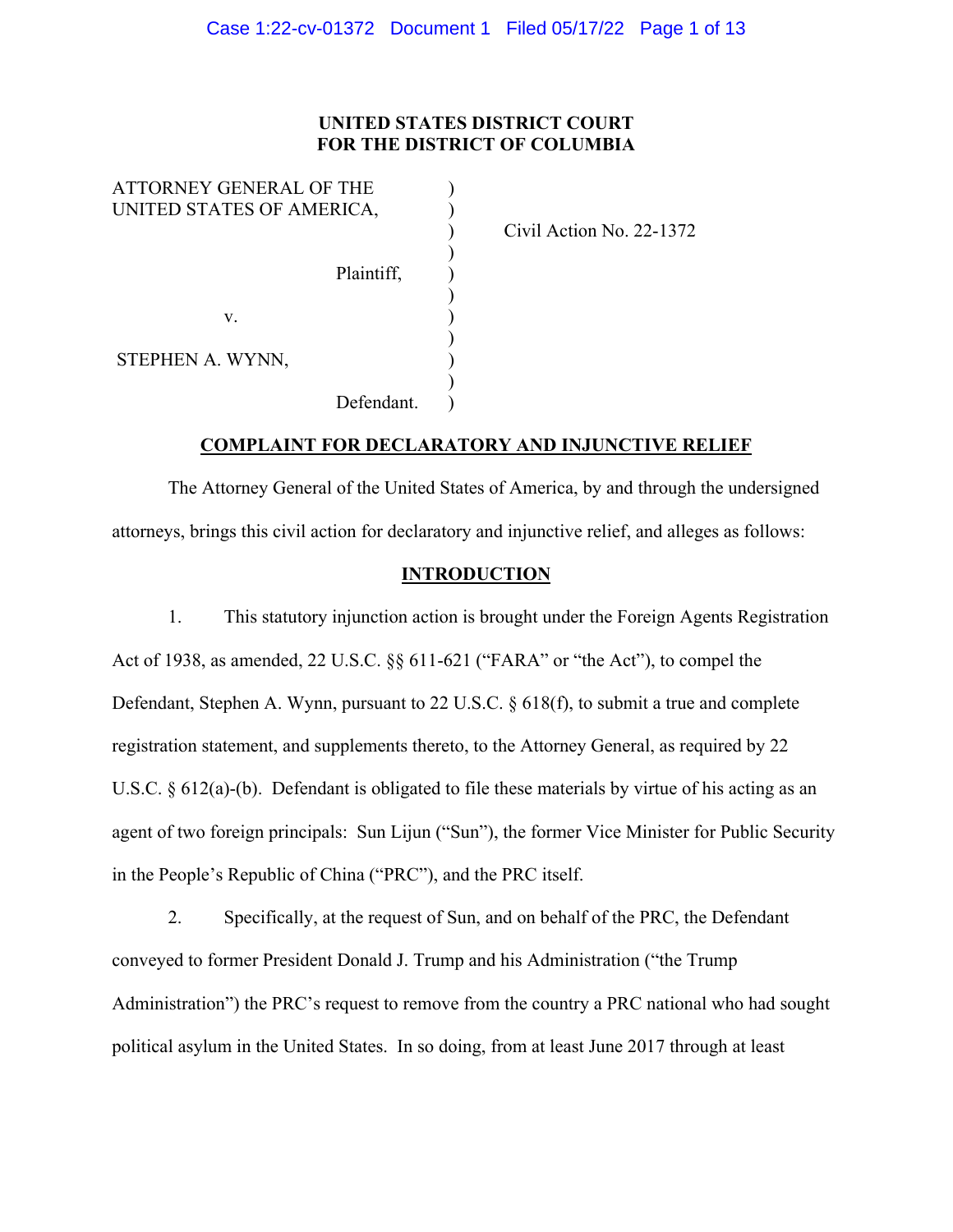#### Case 1:22-cv-01372 Document 1 Filed 05/17/22 Page 2 of 13

August 2017, the Defendant acted as an agent for foreign principals Sun and the PRC and engaged in political activities on their behalf in the United States.

3. The Defendant therefore has an obligation under FARA to register with the Attorney General. 22 U.S.C. § 612(a).

4. Nevertheless, after having been informed by the U.S. Department of Justice of this obligation in letters dated May 16, 2018, October 27, 2021, and April 13, 2022, the Defendant refused to register. Because his failure to file constitutes an ongoing violation of FARA and given the likelihood that this violation will continue in the absence of court action, a permanent injunction is necessary.

#### **JURISDICTION AND VENUE**

5. This Court has jurisdiction over the subject matter and all parties to this action under 28 U.S.C. §§ 1331 and 1345, and also under 22 U.S.C. § 618(f).

6. Venue in this district is proper under 28 U.S.C. § 1391(b)(2) because a substantial part of the acts or omissions giving rise to this action arose from events occurring within this judicial district.

#### **THE PARTIES**

7. Plaintiff is the Attorney General of the United States. The Attorney General is the nation's chief law enforcement officer and the head of the U.S. Department of Justice, an Executive Agency of the United States, and is entrusted with administering FARA. Pursuant to his statutory authority, *see* 22 U.S.C. § 620, the Attorney General has promulgated regulations delegating the responsibility for administering and enforcing the Act to the Assistant Attorney General for National Security, 28 C.F.R. § 5.1(a).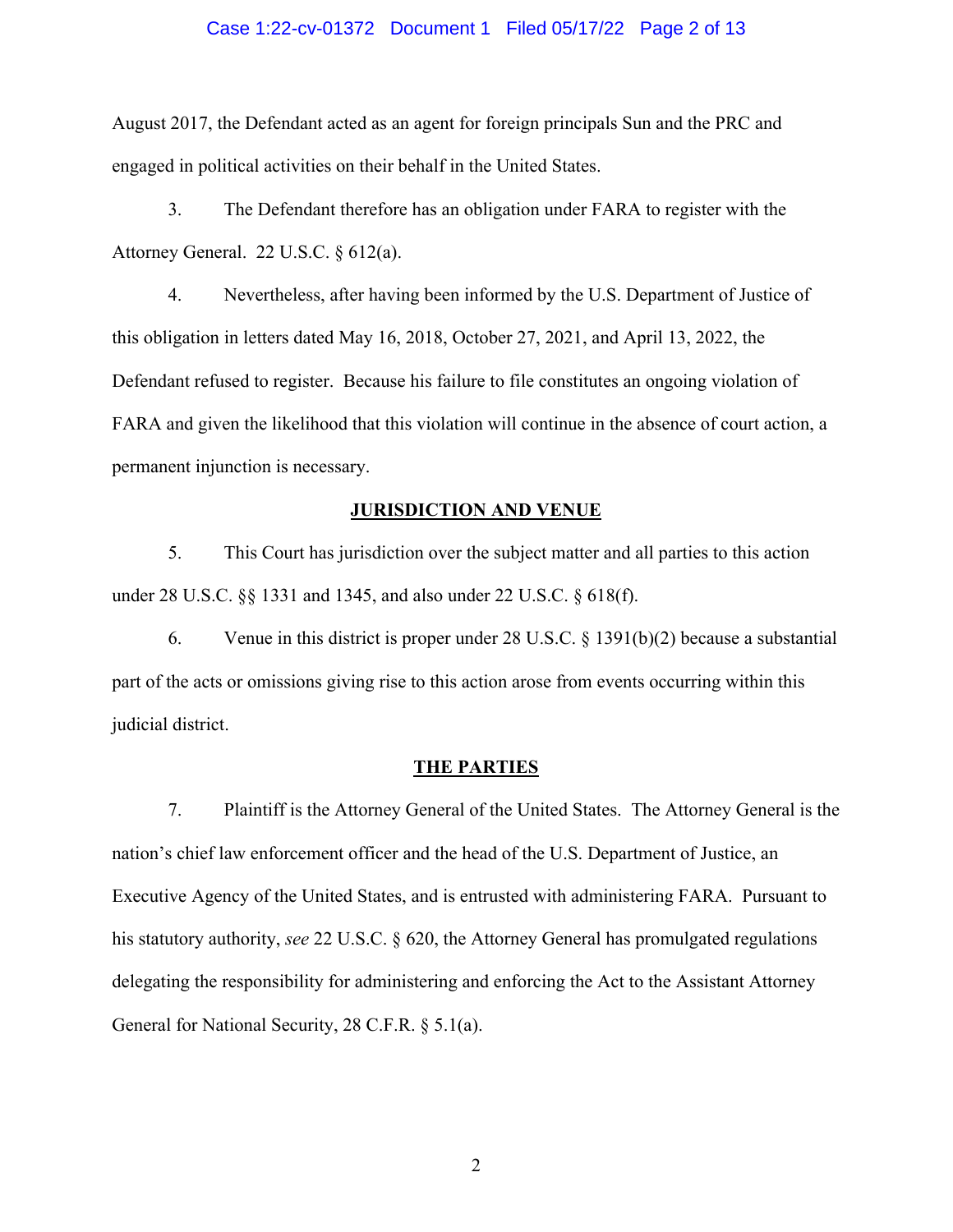#### Case 1:22-cv-01372 Document 1 Filed 05/17/22 Page 3 of 13

8. The Defendant is a U.S. citizen, real estate developer, and businessperson who owned multiple casinos and resorts. In 2006, the Defendant opened the first of three casino properties located in Macau, which is a special administrative region of the PRC.

#### **FARA STATUTORY PROVISIONS**

9. Among the chief purposes of FARA is to inform the American public of the activities of agents in the United States working for foreign principals to influence U.S. Government officials or the American public with reference to the domestic or foreign policies of the United States, or with reference to the political or public interests, policies, or relations of a foreign country or a foreign political party. U.S. agents of foreign principals must register with the Attorney General and make certain disclosures in the registration filings concerning their agency relationships and activities undertaken within the United States on behalf of their respective foreign principals. 22 U.S.C. § 612(a).

10. Under FARA, the term "foreign principal" includes "a government of a foreign country" and "a person outside of the United States," except in circumstances not applicable here. 22 U.S.C. § 611(b)(1)-(2).

11. FARA's "agency" determination is a two-part inquiry that considers both (1) the relationship between the agent and the foreign principal and (2) the activities that the agent performs in the principal's interests. Agency relationships for purposes of FARA include situations where there is an indirect relationship between an agent and a foreign principal through an intermediary. 22 U.S.C.  $\S 611(c)(1)$ .

12. As relevant here, the term "agent of a foreign principal" under FARA means:

[A]ny person who acts as an agent, representative, employee, or servant, or any person who acts in any other capacity *at the* order, *request*, or under the direction or control, of a foreign principal or of a person any of whose activities are directly or indirectly supervised,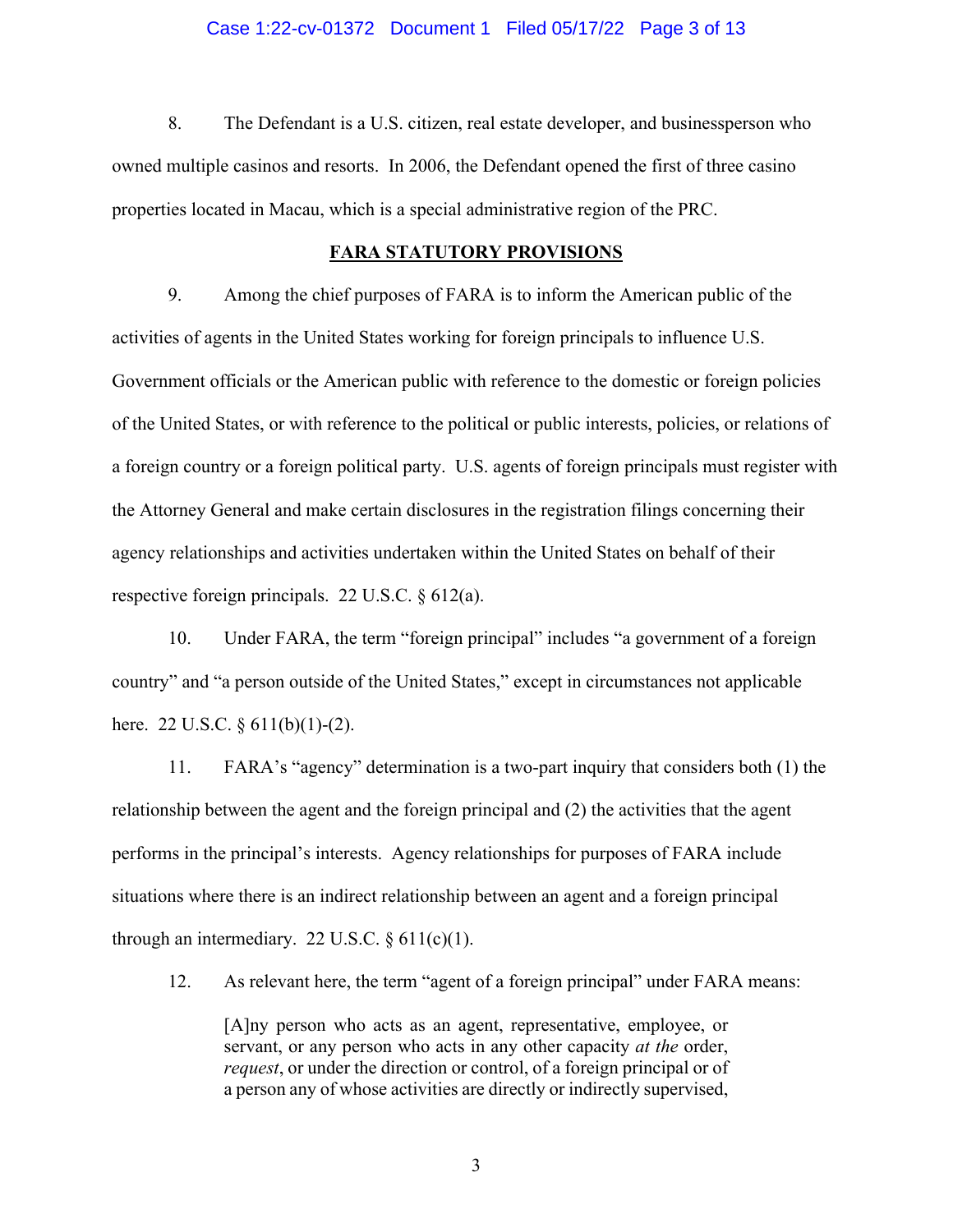directed, controlled, financed, or subsidized in whole or in major part by a foreign principal, and who directly or through any other person . . . engages within the United States in political activities for or in the interests of such foreign principal [or] within the United States represents the interests of such foreign principal before any agency or official of the Government of the United States.

22 U.S.C.  $\S 611(c)(1)(i)$ , (iv) (emphasis added).

13. FARA defines the term "political activities" as "any activity that the person engaging in believes will, or that the person intends to, in any way influence any agency or official of the Government of the United States or any section of the public within the United States with reference to formulating, adopting, or changing the domestic or foreign policies of the United States or with reference to the political or public interests, policies, or relations of a government of a foreign country or foreign political party." 22 U.S.C. § 611(o).

14. FARA does not limit the speech or political activities of its registrants, who are free to advance whatever message they wish, provided that they disclose their relationship to their foreign principal and adhere to the recordkeeping and other requirements of the statute.

15. Pursuant to FARA, a person or entity who has a registration obligation has a continuing duty to register, even if the FARA-registrable conduct has ceased. 22 U.S.C. §§ 612(a), 618(e). Termination of the agency relationship does not relieve an agent of the obligation to file a registration statement. *Id*. § 612(a).

# **FACTUAL ALLEGATIONS**

16. In approximately May 2017, during a meeting coordinated by foreign national Low Taek Jho, Sun asked businessperson and former finance chair of the Republican National Committee ("RNC") Elliot Broidy, hip-hop artist Prakazrel Michel, and businessperson Nickie Lum Davis to lobby then-President Trump and the Trump Administration to convey the PRC's request to cancel the visa of or otherwise remove from the United States a PRC businessperson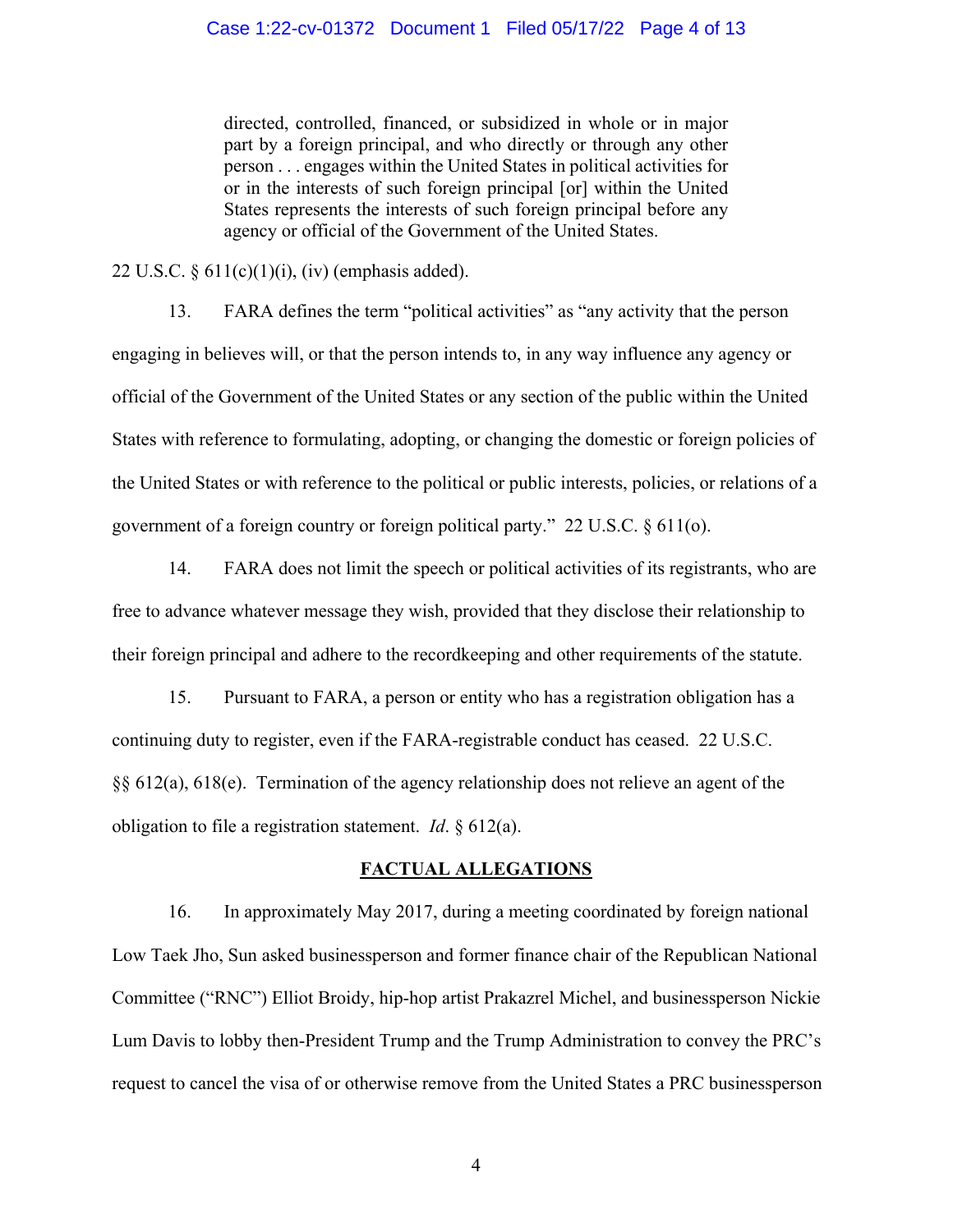#### Case 1:22-cv-01372 Document 1 Filed 05/17/22 Page 5 of 13

who left China in 2014, was later charged with corruption by the PRC, and sought political asylum in the United States (hereinafter "the PRC national").

17. In approximately June 2017, Broidy, on behalf of Sun, elicited the Defendant's help in the lobbying effort. Defendant served as the RNC finance chair from January 2017 through January 2018 and met Broidy through that work. Broidy believed that the Defendant's RNC experience, combined with the Defendant's business dealings in the PRC and friendship with then-President Trump, would be helpful in getting access to Trump Administration officials.

18. Broidy told the Defendant that the PRC national was a criminal wanted by the PRC who was hiding in the United States, that the PRC wanted him arrested, and that his visa was due to expire soon. Broidy informed the Defendant that Broidy had received this information from Sun of the PRC's Ministry of Public Security and that Sun requested the Defendant's help in bringing the issue to the attention of the Trump Administration.

19. Broidy provided the Defendant with the PRC national's passport photos, an Interpol red notice, and links to various news articles about the PRC national.

20. In or around June 2017, Sun spoke by telephone with the Defendant and requested the Defendant's assistance with seeking the removal of the PRC national. The Defendant agreed to raise the matter with then-President Trump and Trump Administration officials. Defendant had no prior connection to the PRC national or independent interest in his removal.

21. Also in or around June 2017, Sun, through Broidy, sought the Defendant's assistance in having the PRC national placed on the No Fly List and having his new visa application denied.

> a. By text message dated June 27, 2017 to the Defendant's wife, Broidy noted that the PRC national's visa was due to expire on June 30, 2017, and asserted that "[i]t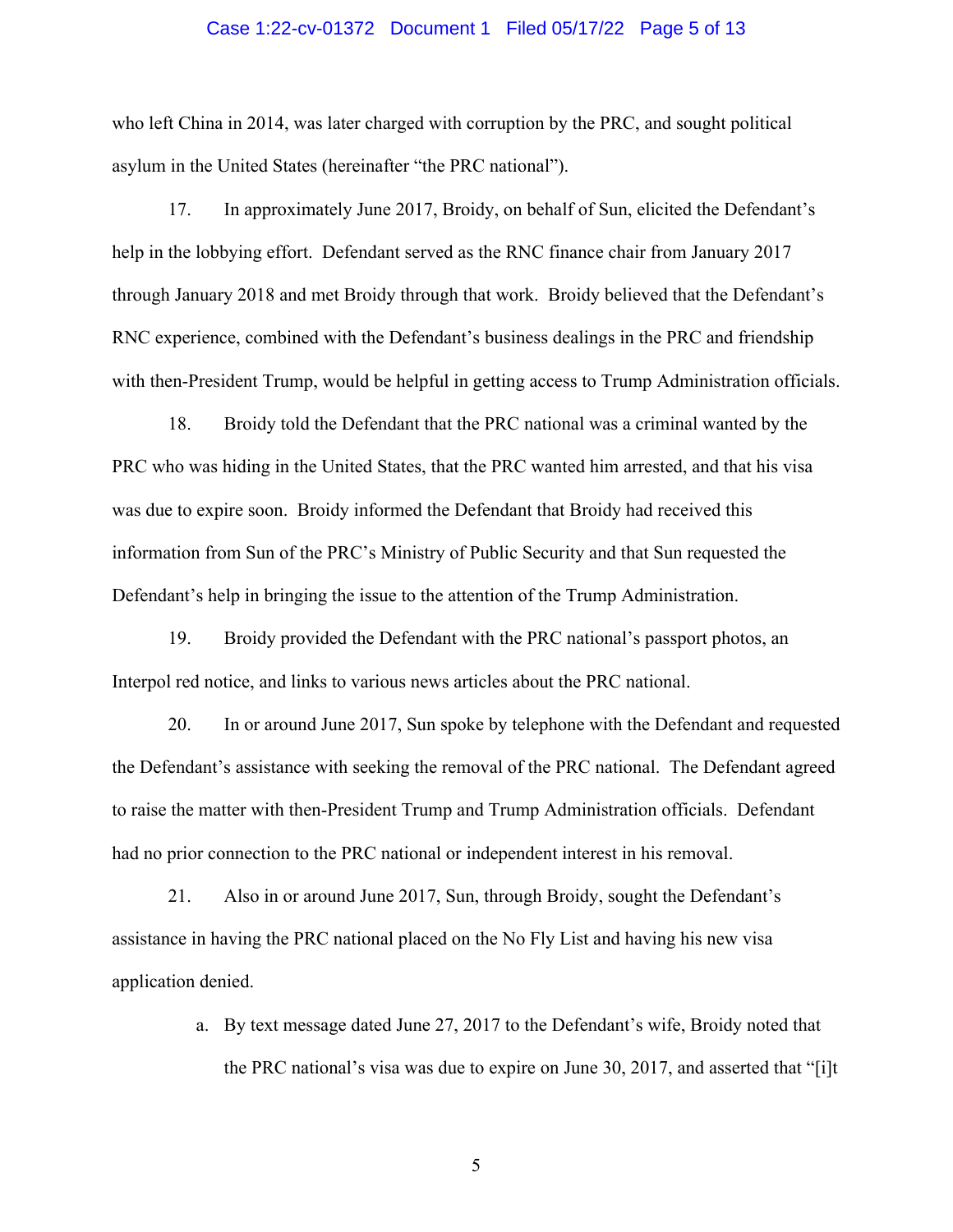is critically [*sic*] that his new visa application he [*sic*] immediately denied" and that the PRC national be placed on the No Fly List.

- b. The Defendant's wife received and sent text messages on behalf of the Defendant, including the above text message and others discussed throughout this Complaint. The Defendant's wife informed the Defendant of the contents of messages received and also sent text messages to Broidy and other individuals at the direction of the Defendant.
- c. Broidy sent to the Defendant, through the Defendant's wife, a second message on

June 27, 2017, stating that

President Xi Jinping mentioned to President Trump at Mar-A-Lago that he would like [the PRC national] returned. Vice Minister [Sun] met with me and requested help with regard to [the PRC national]. The Vice Minister told me this is a matter of upmost importance to President Jinping. He promised to return certain US citizens held hostage by China and would accept a very large number of Chinese illegal immigrants for deportation back to China. Finally, he offered new assistance with regard to North Korea.

22. During a dinner on or about June 27, 2017 with then-President Trump and other Administration officials in Washington, D.C., the Defendant conveyed to then-President Trump the PRC's desire to have the PRC national removed from the United States and provided the PRC national's passport photos to then-President Trump's secretary.

- a. After the dinner, Broidy informed the Defendant by text (through Defendant's wife) that Sun was "extremely pleased and said that President Xi Jinping appreciates [the Defendant's] assistance."
- b. On or about the following day, June 28, 2017, Broidy inquired by text with the Defendant (through Defendant's wife) about the status of the PRC national's visa and whether he had been placed on the No Fly List. Broidy's message added that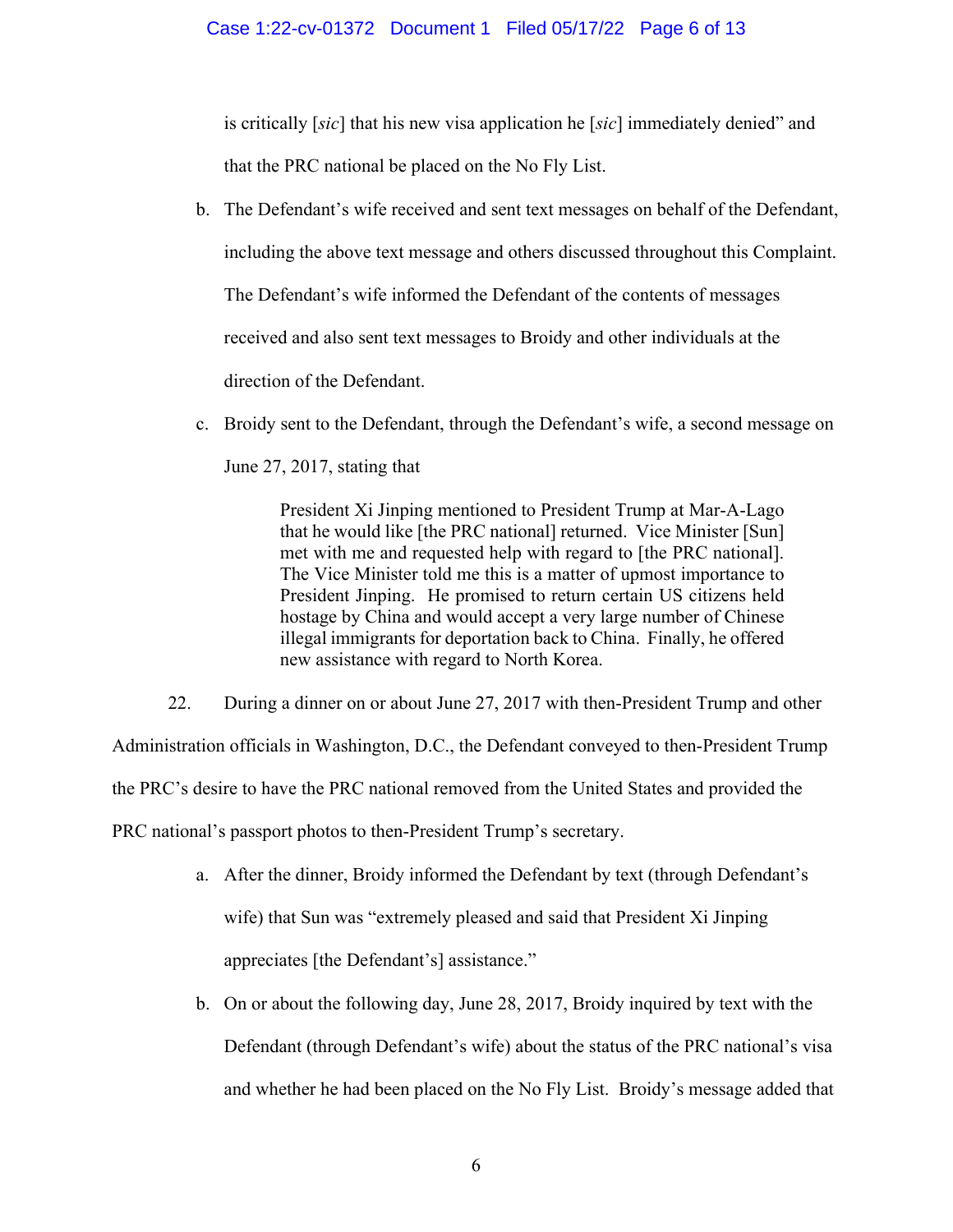#### Case 1:22-cv-01372 Document 1 Filed 05/17/22 Page 7 of 13

"[Sun] says they are grateful for your help." In response, the Defendant (through Defendant's wife) texted Broidy that "This is with the highest levels of the state department and defense department. They are working on this."

23. From approximately June 2017 through at least August 2017, the Defendant had several telephone calls with Sun.

- a. On these telephone calls, the Defendant was connected to Sun via Lum Davis, and the discussions were conducted via a translator.
- b. During these telephone calls, the Defendant believed Lum Davis to be Sun's assistant.
- c. The Defendant participated in at least eight of these calls with Sun. The calls varied in length but lasted approximately thirty minutes on average.
- d. In these discussions, Sun described the PRC national and stated that it would be very important to the PRC if the PRC national's visa was not renewed. Sun also stated that he would appreciate the Defendant's help.
- e. The Defendant mentioned his business interests in Macau to Sun on multiple phone calls.
- 24. On or about July 26, 2017, Defendant's wife sent to Broidy a text message asking Broidy to send to her again the documentation about the PRC national.

25. Between approximately July 2017 and August 2017, the Defendant attempted to organize meetings with senior officials on the National Security Council ("NSC") and at the White House.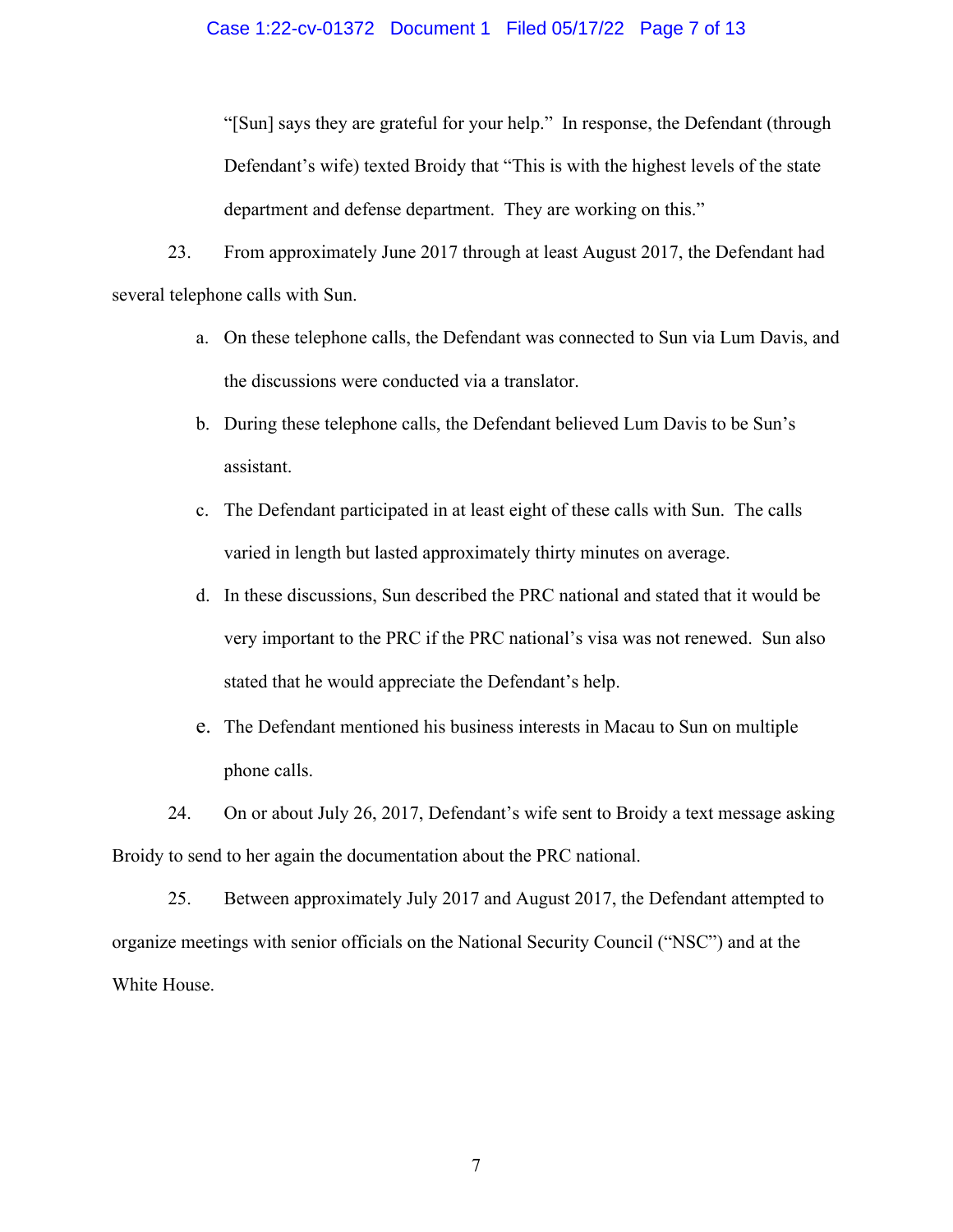- a. In or around late July and August 2017, the Defendant had contact with multiple Trump Administration officials, including two former White House chiefs of staff and two senior officials on the NSC, regarding the PRC national.
- b. The Defendant contacted the White House Chief of Staff on multiple occasions about the PRC national during June and July 2017 and requested a meeting with then-President Trump to discuss the same.
- c. During a late July 2017 meeting with the White House Chief of Staff and two senior NSC officials, the Defendant stated that PRC officials had contacted him and advised him that "they were very interested in having" the PRC national returned to China as soon as possible.
- d. In or around August 2017, the Defendant on multiple occasions visited the White House in person to have what appeared to be unscheduled meetings with then-President Trump. Some of these discussions, including a meeting on August 25, 2017, concerned the PRC national.
- e. In late August 2017, Broidy took Defendant and Defendant's wife on a trip off the coast of Italy on a yacht belonging to Broidy and his wife. On August 19, 2017, Broidy and the Defendant called then-President Trump from the yacht. During that call, the Defendant asked then-President Trump about the PRC national's status, and then-President Trump responded that he would look into the matter.
- 26. The efforts to have the PRC national removed ultimately were unsuccessful.

27. Sun continued to contact the Defendant through approximately October 2017, at which point the Defendant informed Sun that he had made U.S. Government officials aware of the request, that the Defendant was not able to provide any more assistance, and that Sun should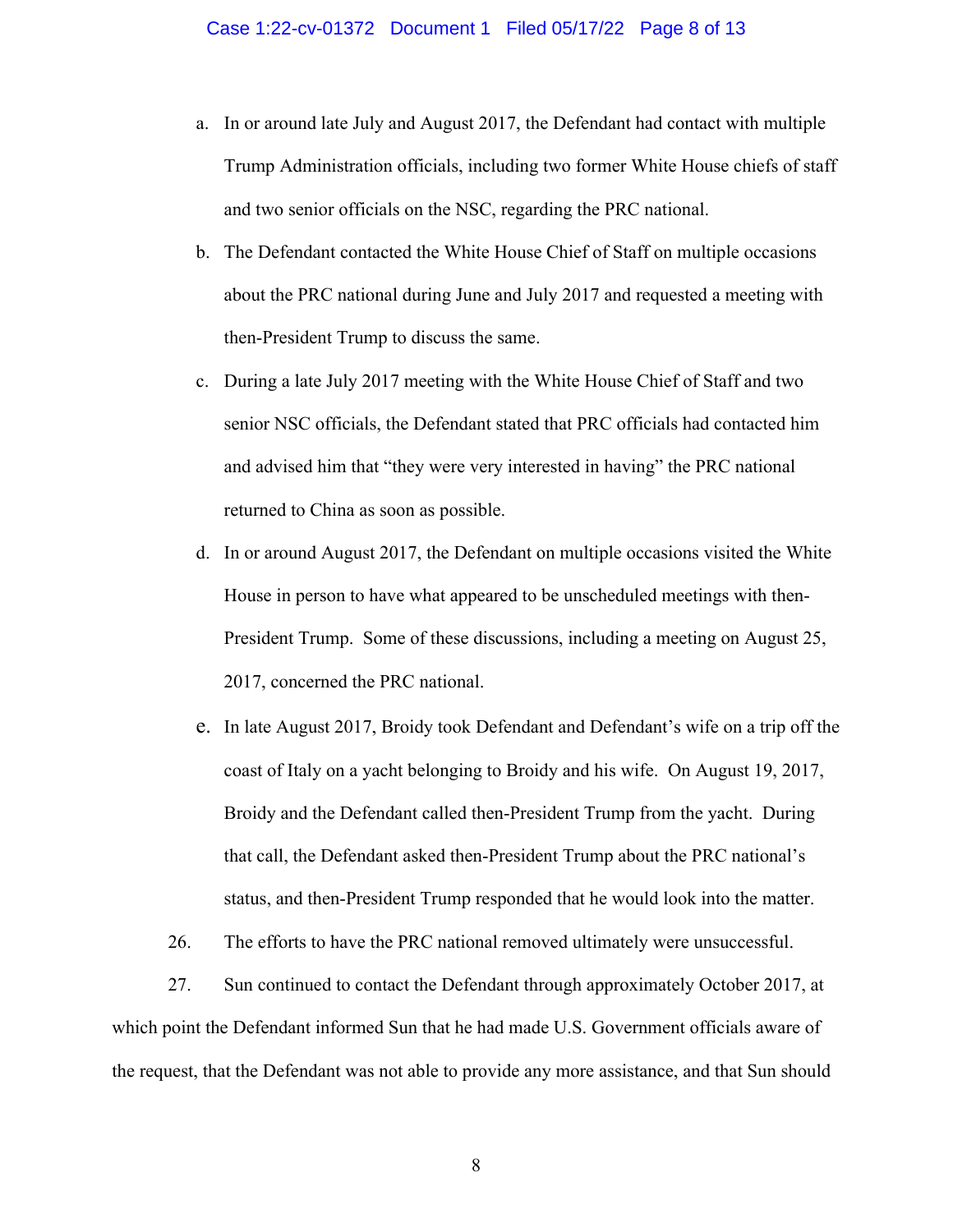#### Case 1:22-cv-01372 Document 1 Filed 05/17/22 Page 9 of 13

stop contacting him. Defendant wanted to exit the situation gracefully, preserve his business interests in China, and avoid offending anyone.

28. Defendant's conduct was motivated by his desire to protect his business interests in the PRC. In an undated text message, the Defendant told Lum Davis to advise a PRC official to have the PRC ambassador in Washington, D.C. contact two senior-level NSC officials directly. Defendant wrote in the message that he had spoken with both individuals and received assurances "that all parties in the White House were fully sensitive to the timing of this issue and the relevant USA procedural law involved." Defendant went on to state that

[a]t this point, as a private citizen, I believe I have exhausted the advantages of my position. If there is any other aspect of this situation may occur to you going forward, I would of course be anxious to help. I remain grateful for the privilege of being part of the Macau and PRC business community.

29. According to public reporting, in 2016, shortly before the conduct described above occurred, the Macau government restricted the number of gaming tables and machines that the Defendant's casino could operate.<sup>1</sup> Also according to public reporting, Defendant was scheduled to renegotiate his licenses to operate casinos in Macau in 2019, subsequent to the conduct described above.<sup>2</sup>

<sup>&</sup>lt;sup>1</sup> See James Detar, "Wynn resorts falls as Macau restricts tables at new casino," Investor's Business Daily (Aug. 12, 2016).

<sup>2</sup> *See* Linette Lopez, "And now it's clear how China will exploit Steve Wynn's moment of weakness," Business Insider (Jan. 29, 2018).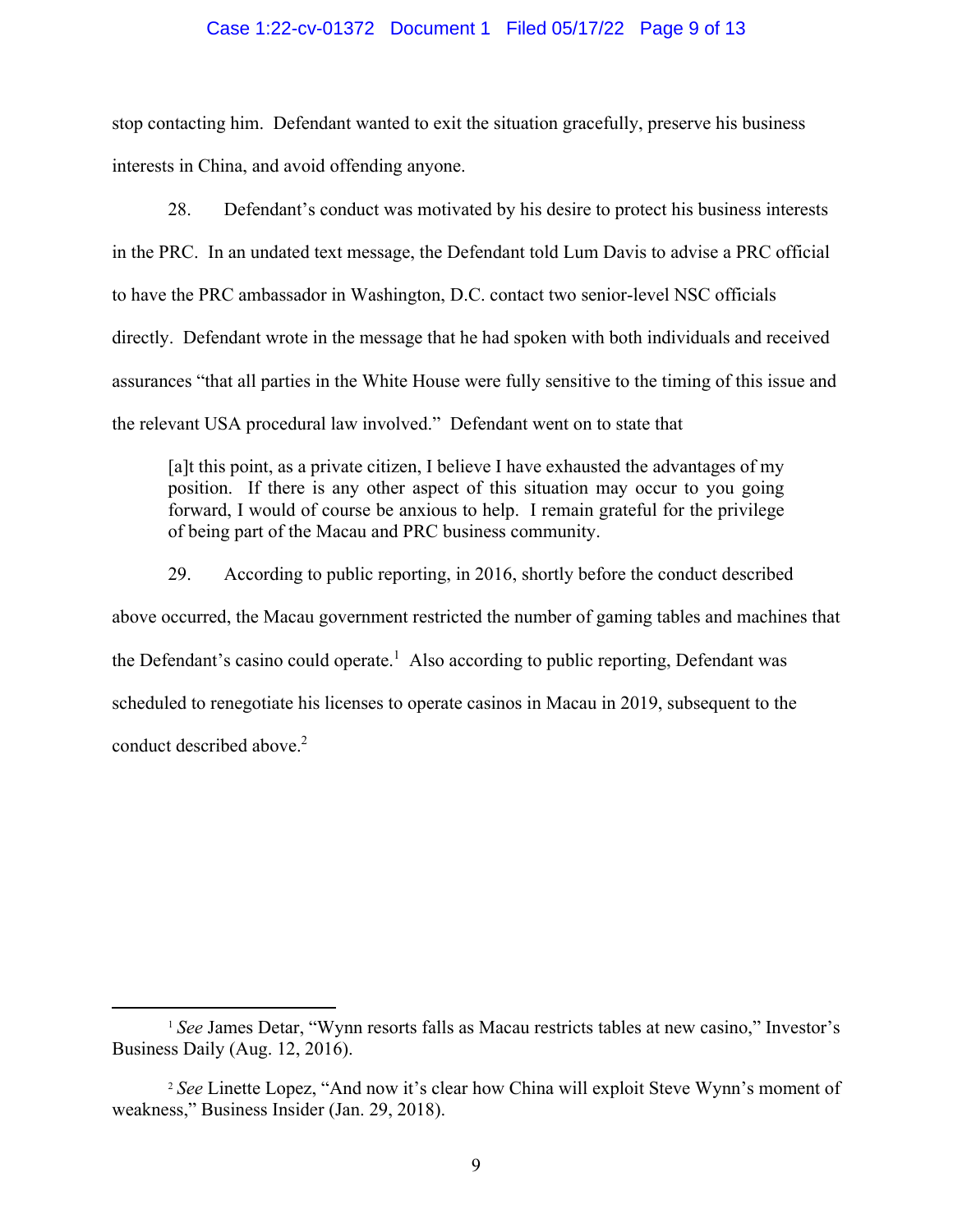# **LEGAL ALLEGATIONS**

# **I. Then-Vice Minister of Public Security Sun Lijun and the PRC are foreign principals under FARA**

30. As a Vice Minister for the PRC during the time period discussed above who is believed to reside in China, Sun is a foreign principal within the meaning of FARA. 22 U.S.C.  $§ 611(b)(2).$ 

31. The PRC is a foreign principal within the meaning of FARA because it constitutes the government of a foreign country. 22 U.S.C.  $\S 611(b)(1)$ .

# **II. The Defendant acted as an agent of then-Vice Minister of Public Security Sun and the PRC**

32. Sun, on behalf of the PRC, requested that the Defendant assist in the effort to

lobby the U.S. Government, including then-President Trump and the Trump Administration, to have the PRC national removed.

33. Broidy, on behalf of Sun, also requested that the Defendant assist in the effort to lobby the U.S. Government, including then-President Trump and the Trump Administration, to have the PRC national removed.

34. Accordingly, the Defendant acted as an agent of Sun and the PRC when he engaged in political activities on their behalf. 22 U.S.C.  $\S$  611(c)(1).

# **III. The Defendant is obligated to register under FARA because he engaged in political activities at the request of then-Vice Minister Sun and the PRC**

35. The Defendant is obligated to register under FARA because, through his communications with and lobbying efforts directed at then-President Trump and the Trump Administration, he engaged in political activities by seeking to influence U.S. Government officials "with reference to formulating, adopting, or changing the domestic or foreign policies of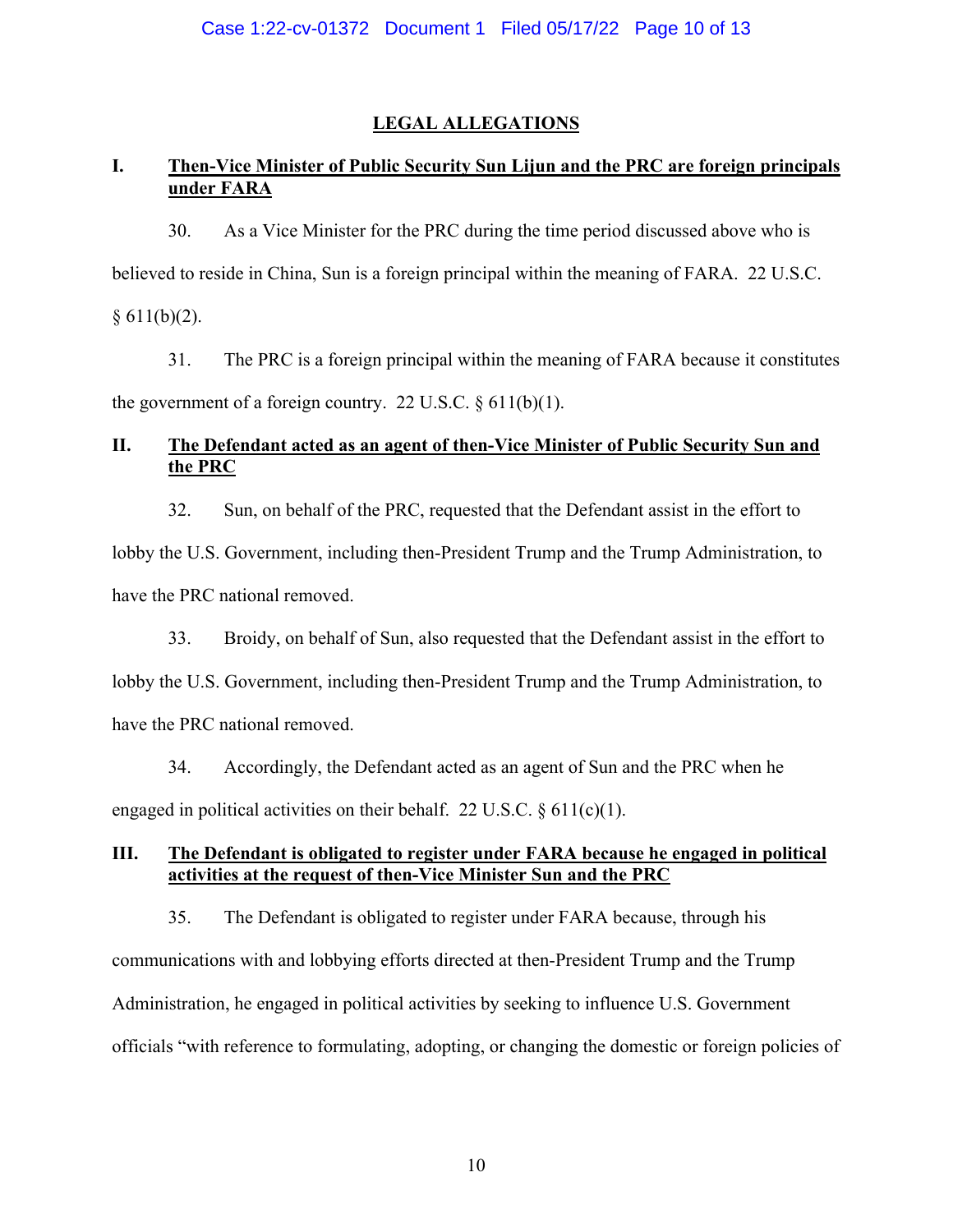#### Case 1:22-cv-01372 Document 1 Filed 05/17/22 Page 11 of 13

the United States, or with reference to the political or public interests, policies, or relations" of the PRC, for or in the interests of the PRC. 22 U.S.C.  $\S 611$ (o).

36. The Defendant lobbied multiple people in the Trump Administration, including then-President Trump, on at least three separate occasions, to have the PRC national removed, and he did so at the request of at least one PRC official, Sun. As such, he acted as an agent of a foreign principal under FARA. 22 U.S.C.  $\S 611(c)(1)(i)$ .

#### **IV. The Defendant has failed to register under FARA**

37. By letter dated May 16, 2018, the U.S. Department of Justice ("the Department") advised the Defendant of his obligation to register under FARA as an agent of Sun and the PRC and gave him thirty days to effect the registration. The Defendant, through counsel, sent to the Department a letter dated June 8, 2018, disputing the Department's analysis and requesting that the Department reconsider its determination. By letter dated October 27, 2021, the Department advised the Defendant that he remained obligated to register under FARA and that further investigation into the matter had strengthened the Department's determination in this regard. Defendant, through counsel, responded by letter dated December 10, 2021. By letter dated April 13, 2022, the Department reiterated its conclusion that Defendant has an obligation to register and gave the Defendant thirty days to do so.

38. To date, the Defendant has failed to register as required.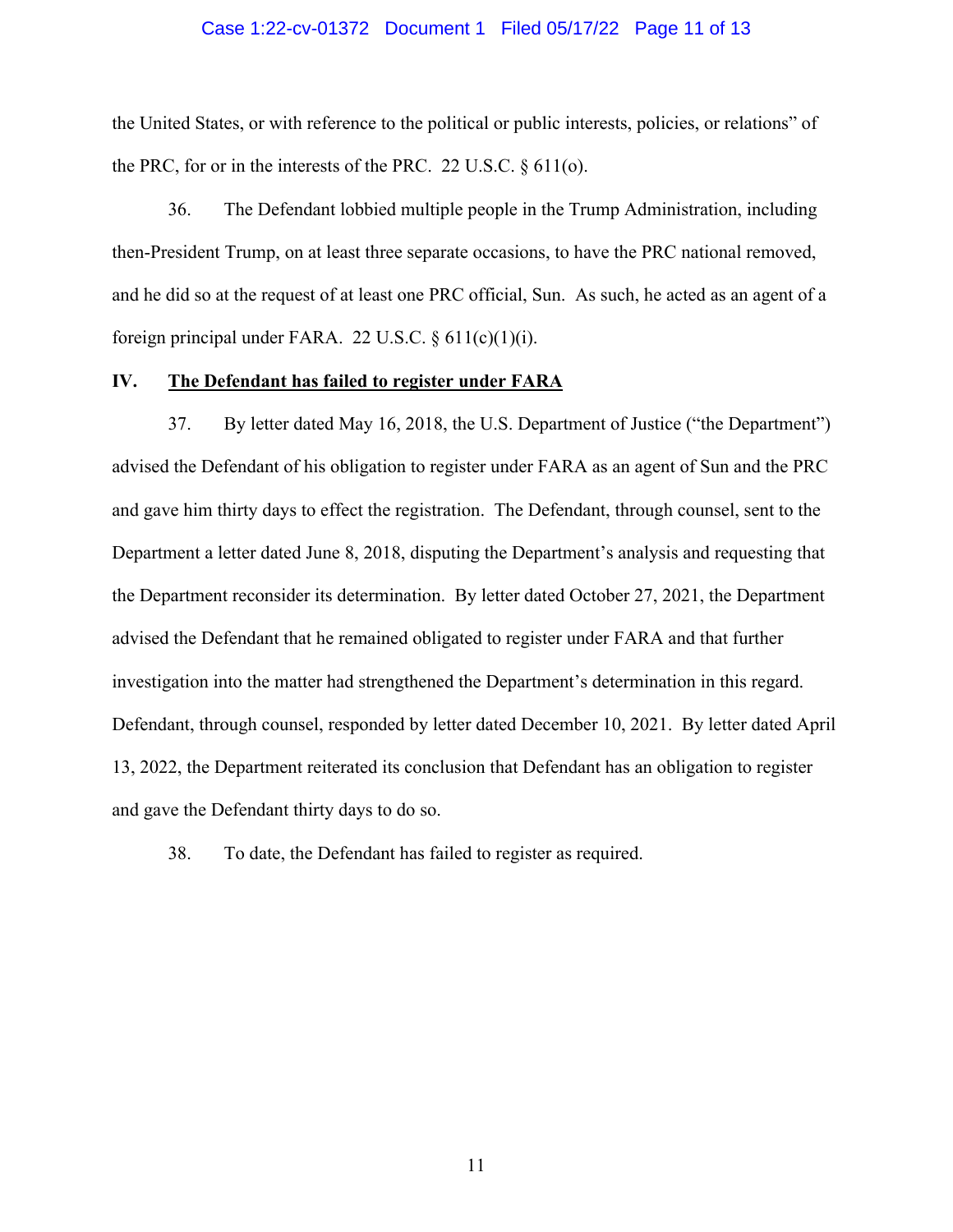### **COUNT I**

# **(Violation of 22 U.S.C. § 612(a))**

39. Plaintiff realleges and incorporates by reference the allegations in paragraphs 1 through 38 of this Complaint as if fully set forth herein.

40. By virtue of the acts described above, the Defendant acted as an agent of two foreign principals under 22 U.S.C.  $\S$  611(c)(1), that is, he lobbied the U.S. Government for the removal of the PRC national at the request of Sun and on behalf of the PRC.

41. By virtue of the acts described above, the Defendant has an obligation to register as an agent of foreign principals pursuant to 22 U.S.C. § 612(a). The Department on multiple occasions has informed the Defendant of this obligation, but he has declined to register.

42. Plaintiff is entitled to a permanent injunction pursuant to 22 U.S.C. § 618(f) requiring the Defendant to register as an agent of a foreign principal under FARA and, by doing so, to submit a true and complete registration statement, and any supplements thereto, as required by 22 U.S.C.  $\S$  612(a)-(b).

# **PRAYER FOR RELIEF**

 WHEREFORE, Plaintiff, the Attorney General of the United States of America, respectfully requests that this Court enter:

- a. A declaratory judgment stating that Defendant has an obligation to register pursuant to 22 U.S.C. § 612(a) for conduct undertaken on behalf of foreign principals Sun Lijun and the PRC;
- b. A permanent injunction requiring the Defendant to submit a true and complete registration statement, and supplements thereto, as required pursuant to Sections 2(a) and 2(b) of the Foreign Agents Registration Act, 22 U.S.C. § 612(a)-(b);